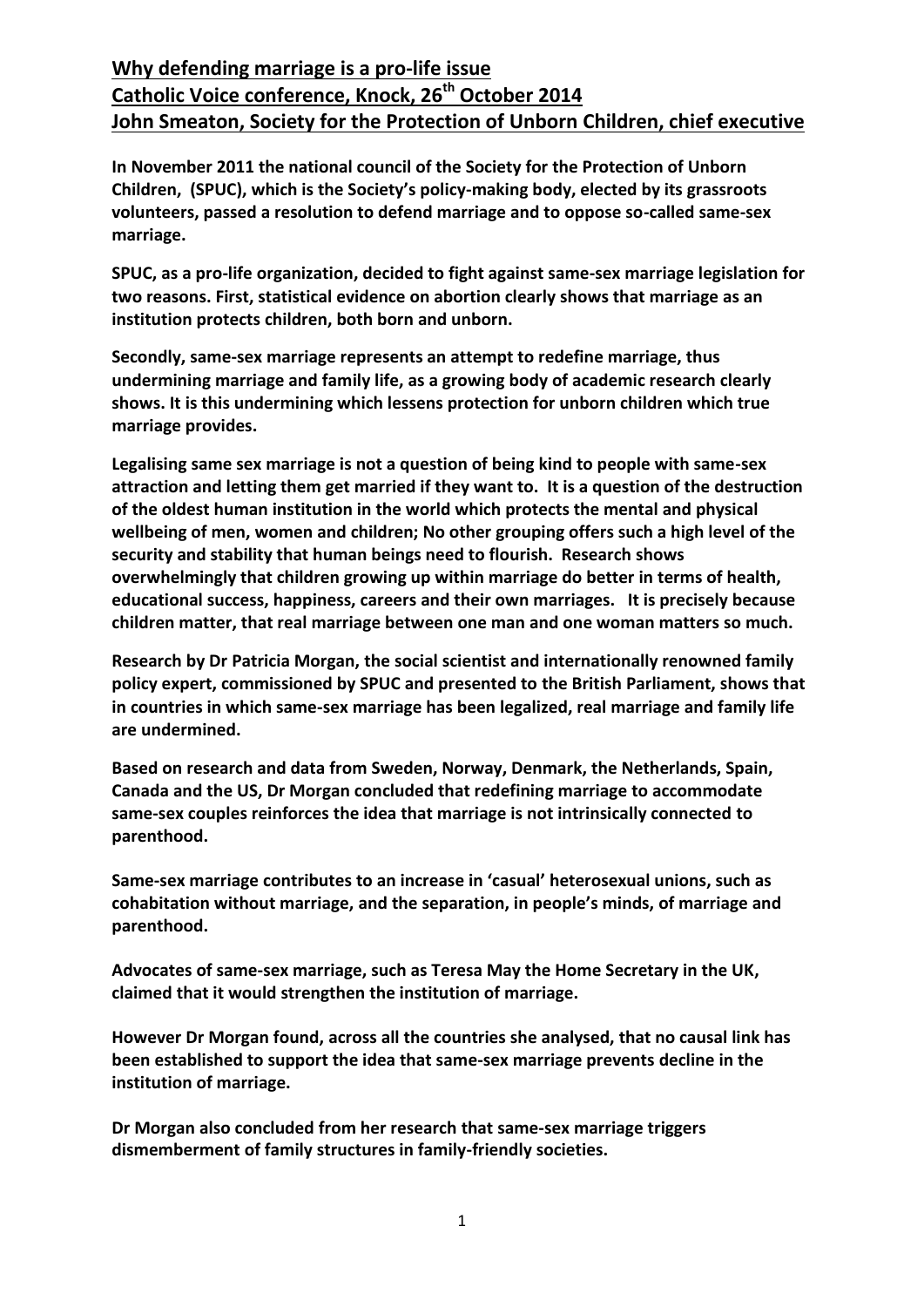**Such a collapse of family structures has very grave consequences for all members of society, but especially on children, born and unborn. In the United Kingdom children conceived outside of marriage are 4 to 5 times more likely to be aborted than those conceived within marriage.**

**There's a website I looked up when I was preparing this talk called Rainforest Concern. Rainforest Concern tells us that half of the Earth's wildlife and at least two-thirds of its plant species live in tropical rainforests ... These plants provide food and shelter for many rare animals that depend on the rainforest for their survival ... Destroy the rainforest and you destroy protection for that wildlife ... In the same way, marriage between a man and a woman is the natural habitat of children, of unborn children. Indeed, the natural family, which is based on marriage, is a pre-political and pre-Christian institution. Destroy that institution in society and you destroy protection for children. SPUC has published a lot of literature, including serious analysis of the academic literature on this subject.**

**The homosexual rights political agenda, the same-sex marriage agenda, is actively undermining the family and the culture of life, through targeting its message at little children at school. The homosexual rights agenda is targeted at our children and at our grandchildren in their school years.** 

**In this connection, Pope John Paul II, in "Evangelium Vitae", number 97, makes it clear that there's no hope of building a culture of life without teaching young people the truth about human sexuality. Pope John Paul II writes:**

**"In particular, there is a need for education about the value of life from its very origins. It is an illusion to think that we can build a true culture of human life if we do not help the young to accept and experience sexuality and love and the whole of life according to their true meaning and in their close interconnection ... The trivialization of sexuality is among the principal factors which have led to contempt for new life. Only a true love is able to protect life. There can be no avoiding the duty to offer, especially to adolescents and young adults, an authentic education in sexuality and in love, an education which involves training in chastity as a virtue which fosters personal maturity and makes one capable of respecting the 'spousal' meaning of the body."**

**I am sorry to have to share with you that homosexual militants are being invited into schools in Britain, including into Catholic schools with the blessing of the local bishop, to train teachers how to educate little boys as young as four years old that they might grow**  up to marry a man or that they might grow up to marry a woman – and the same with **little girls.** 

**Thus certain Catholic primary schools in England and certain Catholic bishops are insisting that our Catholic infant children and grandchildren grow up to think it's OK to live a depraved or corrupt way of life. This is a direct attack by the Catholic hierarchy on the laity, on parents as the primary educators of their children ... and parents must fight back.**

**As you know, same-sex couples are now demanding the right to have children– making it even more difficult for pro-life groups effectively to oppose surrogacy and in vitro**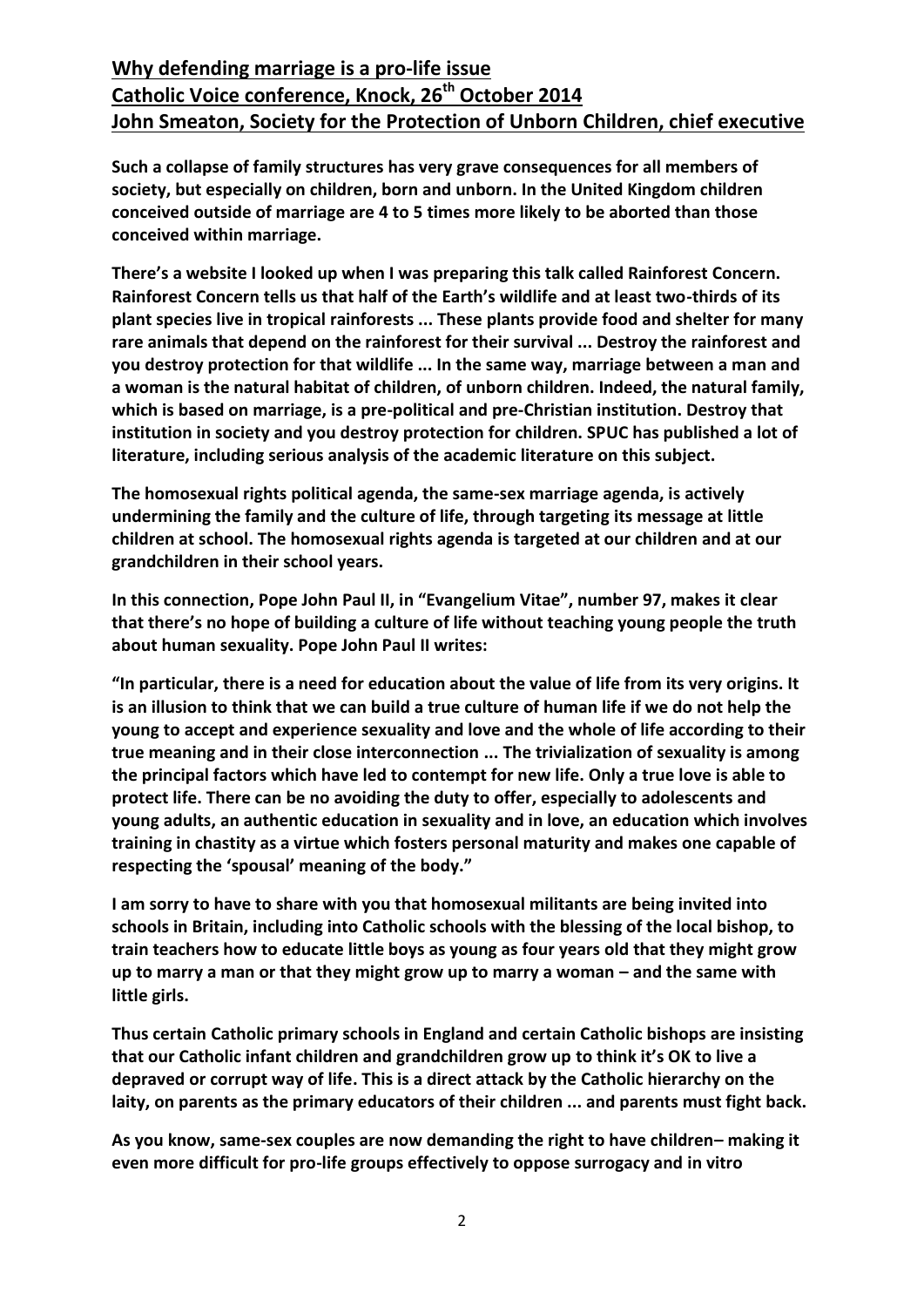**fertilisation. For every baby born by IVF, 23 are either discarded, or frozen, or used in destructive experiments, or miscarry. Defending the right to life of unborn children will be increasingly viewed as an attack on the rights of homosexual couples. What do you think teachers will say to our little children and grandchildren in their Catholic schools when they say: Can two men who get married have a baby Miss? Even if teacher says "No" will children think that's fair?** 

**In other words, with the active co-operation of certain Catholic bishops in England little children are to be taught that men can marry men, and women can marry women – thus teaching them to be depraved when they grow up; and with the active co-operation of certain Catholic bishops in England, the idea will be planted in little children's minds that it's not fair to deny test-tube babies to homosexual couples – with all that test-tube baby techniques involve – the instrumentalization and destruction of human embryos, selective abortion, and the separation of the unitive and procreative dimensions of the sexual act thus preparing them for the acceptance of contraception and abortion. What further evidence do we need that the pro-life movement must defend marriage as the exclusive union of one man and one woman for life?**

**Unfortunately, this kind of depraved and anti-life thinking has been echoed during the past three weeks by leading Synod Fathers at the Extraordinary Synod in Rome. All of these matters constitute a direct attack by members the Catholic hierarchy on the laity, on parents as the primary educators of their children ... and parents, the primary educators, must fight back.**

**I should add here, by the way, that Catholic schools in England and Wales, and around the world, have long been complicit in the culture of death, co-operating with the provision of access to abortion and contraception for the under 16s without parental knowledge or consent. I repeat: This is happening with the co-operation of the Catholic authorities.**

**One can see why, during the Eucharistic Congress in Philadelphia in 1976, the future John Paul II told those gathered:**

**"We are now standing in the face of the greatest historical confrontation humanity has ever experienced. I do not think that the wide circle of the American Society, or the whole wide circle of the Christian Community realize this fully. We are now facing the final confrontation between the Church and the anti-church, between the gospel and the antigospel, between Christ and the antichrist. The confrontation lies within the plans of Divine Providence. It is, therefore, in God's Plan, and it must be a trial which the Church must take up, and face courageously…"**

**It is important that we realise in the light of what I have mentioned thus far that the persecution of the Christian faithful, in particular of Christian parents, and of all who adhere to the moral law written in our hearts, is not something to be feared for the future but is something which is already here.**

**Many of you will be aware that here on this island, in Belfast, the livelihood of a family who own a bakery is being threatened because they refused to bake a cake celebrating so-**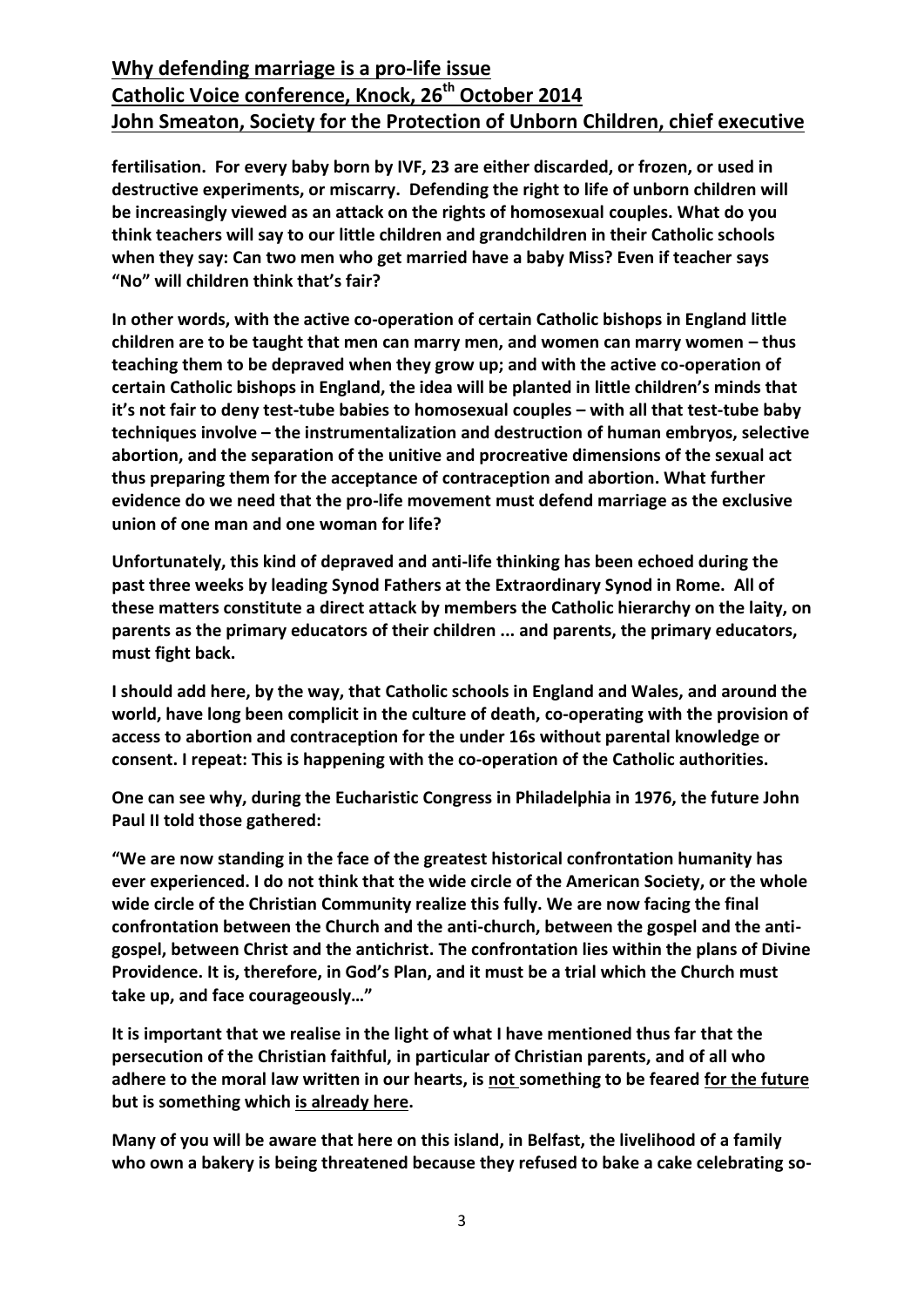**called homosexual "marriage". The cake was to have the slogan "Support gay marriage" with the logo of the organization "Queer Space" along with an image of the children's television puppets, Bert and Ernie.**

**Christian pastors in Coeur D'Alene, a city in the US state of Idaho, are facing fines and a prison sentence for refusing to permit same-sex couples to 'get married' in their chapel. The chapel charges a small fee and therefore classifies as a 'business' under local law and so can be forced to provide its services to same-sex couples.**

**We of course have similar legislation in the United Kingdom: the British government and the European Union have enacted a body of law on the equal employment rights of male and female homosexuals, and bisexuals and transsexuals, which is to be enforced with the threat of severe legal sanctions. The Catholic Bishops' Conference of England and Wales has produced** *Diversity and Equality Guidelines***, a policy statement which (whilst it includes elements of Catholic doctrine) welcomes, seeks to implement and states that it will monitor Government policy within the Church, including in Catholic schools. The bishops'** *Diversity and Equality Guidelines* **utterly betray the lay faithful, and especially parents who are trying to bring up their children in conformity with the natural moral law and the teaching of the Church.**

**A pro-abortion document prepared at the request of the EU Commission on the right to conscientious objection, links rights relating to sexual orientation to other supposed rights, including the "right" to abortion and the "right" to euthanasia and assisted suicide. The EU Commission document quotes, in part, the** *Diversity and Equality Guidelines* **of the Catholic bishops of England and Wales in a generally approving way.** 

**Thus the policy of the Catholic bishops' conference of England and Wales in its** *Diversity and Equality Guidelines* **is helping the British government to promote the homosexual rights agenda, throughout Europe via a document from the European Commission which, in its turn, links homosexual rights to abortion rights.**

**Throughout Britain, Ireland and Europe, the failure of Catholic bishops to teach their flocks on matters relating to sexuality and the fundamental right to life is directly responsible for great confusion and, consequently, for the failure of the overwhelming majority of Catholics, both clerical and lay, to provide truly effective resistance to the greatest legalized slaughter of human beings in the history of the world. Countless millions of unborn children are being killed each year and the policy of very many Catholic bishops in Europe is contributing hugely to this deplorable situation. In addition, the failure at best to resist the homosexual rights lobby by certain Catholic Episcopal leaders in England and in other parts of the world, and, at worst, the active co-operation of certain Episcopal leaders with the homosexual rights lobby, threatens to destroy marriage worldwide and the innocence, physical health, human and eternal happiness of our children and grandchildren.**

**By way of contrast, let's take encouragement from the good archbishop of Riga of Latvia, Archbishop Stankevics, one of the Synod fathers and a true pastor, whom Pat Buckley, my**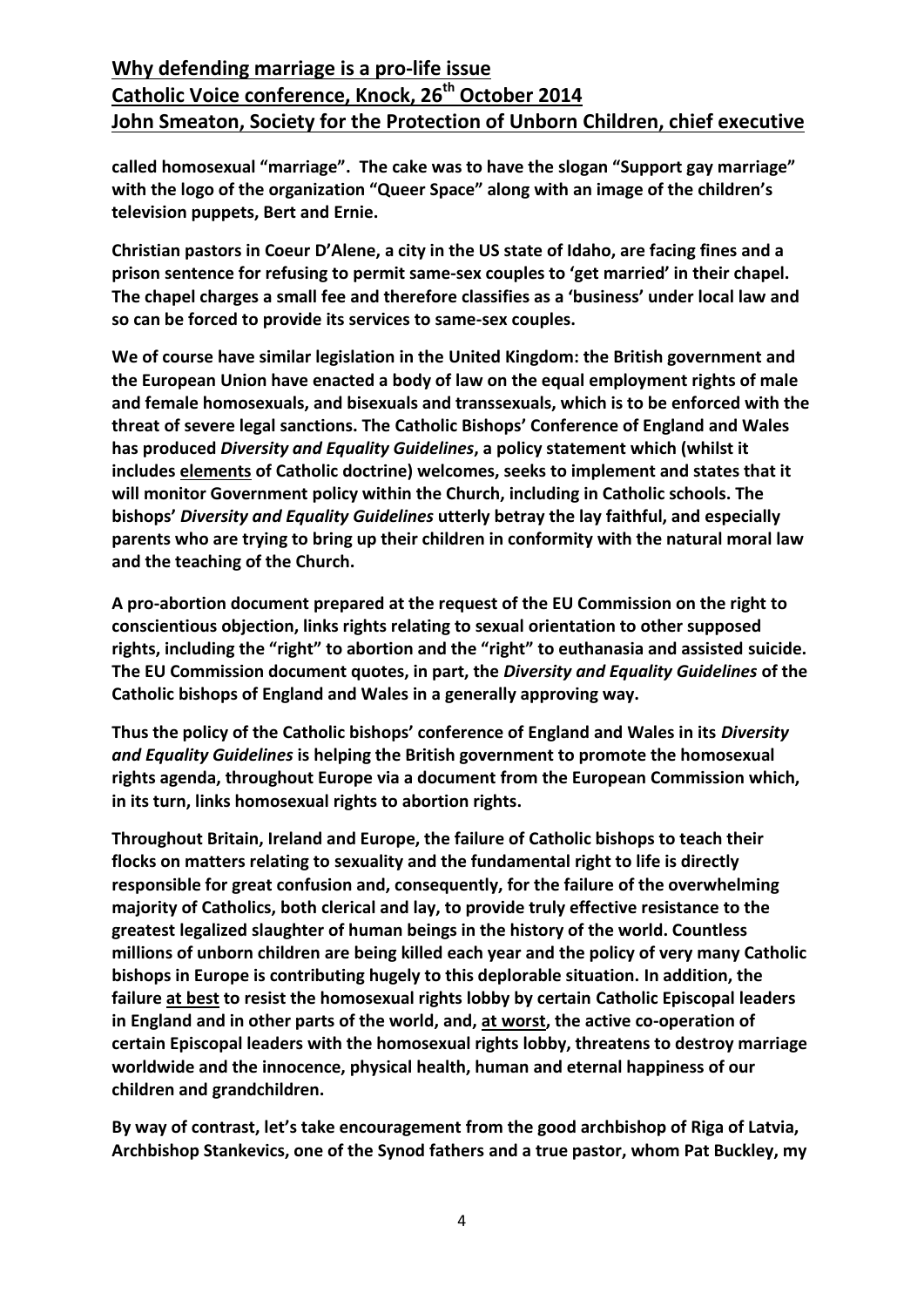**colleague in SPUC and Voice of the Family, had the great honour of meeting twice during the Synod in Rome this month.**

**"Christians are too politically correct" when it comes to opposing same-sex "marriage," Archbishop Stankewics told LifeSite News.. "They are keeping silence instead of proclaiming truth. We are called to evangelize the contemporary world … and we are invited not to have shame for the sake of our message – even if the message is against political correctness, and even if the message is not in concordance with the majority."**

**"The Christian message is promoting the human person, and it's helping to arrive at fulfillment of our human being," Stankevičs said. "Homosexual relationships are destroying our identity – not only our Christian identity, but also our human identity, the identity of man and the identity of woman."**

**Also, by way of complete contrast to the bad things I have been mentioning, I would like to extend my heartfelt thanks as a parent to the Catholic bishops of Nigeria:**

**Earlier this year, the Catholic bishops of Nigeria publicly thanked Goodluck Jonathan, Nigeria's president, for signing into law the Same Sex Marriage (Prohibition) Bill, 2011, which prohibits same-sex marriages, civil partnerships, and the promotion of homosexuality.** 

**Archbishop Ignatius Kaigama, president of the bishops' conference, commended President Jonathan for his:**

**"decision...not to bow to international pressure in the promotion of unethical and immoral practices of same sex union and other related vices"**

**and Archbihsop Kaigama spoke of: "the conspiracy of the developed world to make our country and continent, the dumping ground for the promotion of all immoral practices, that have continued to debase the purpose of God for man in the area of creation and morality, in their own countries."**

**Archbishop Kaigama and other African bishops offered a courageous defence of the teachings of the Church on matters relating to human sexuality at the Extraordinary Synod on the family held recently in Rome.** 

**I was at the Synod as co-founder of** *Voice of the Family* **an international coalition of 20 pro-life and pro-family groups representing people from many nations and all five continents. Pat Buckley, my colleague in SPUC, and here this weekend, was also part of that team.**

**The synod was ostensibly called to find solutions to the crisis facing the family in our world today.**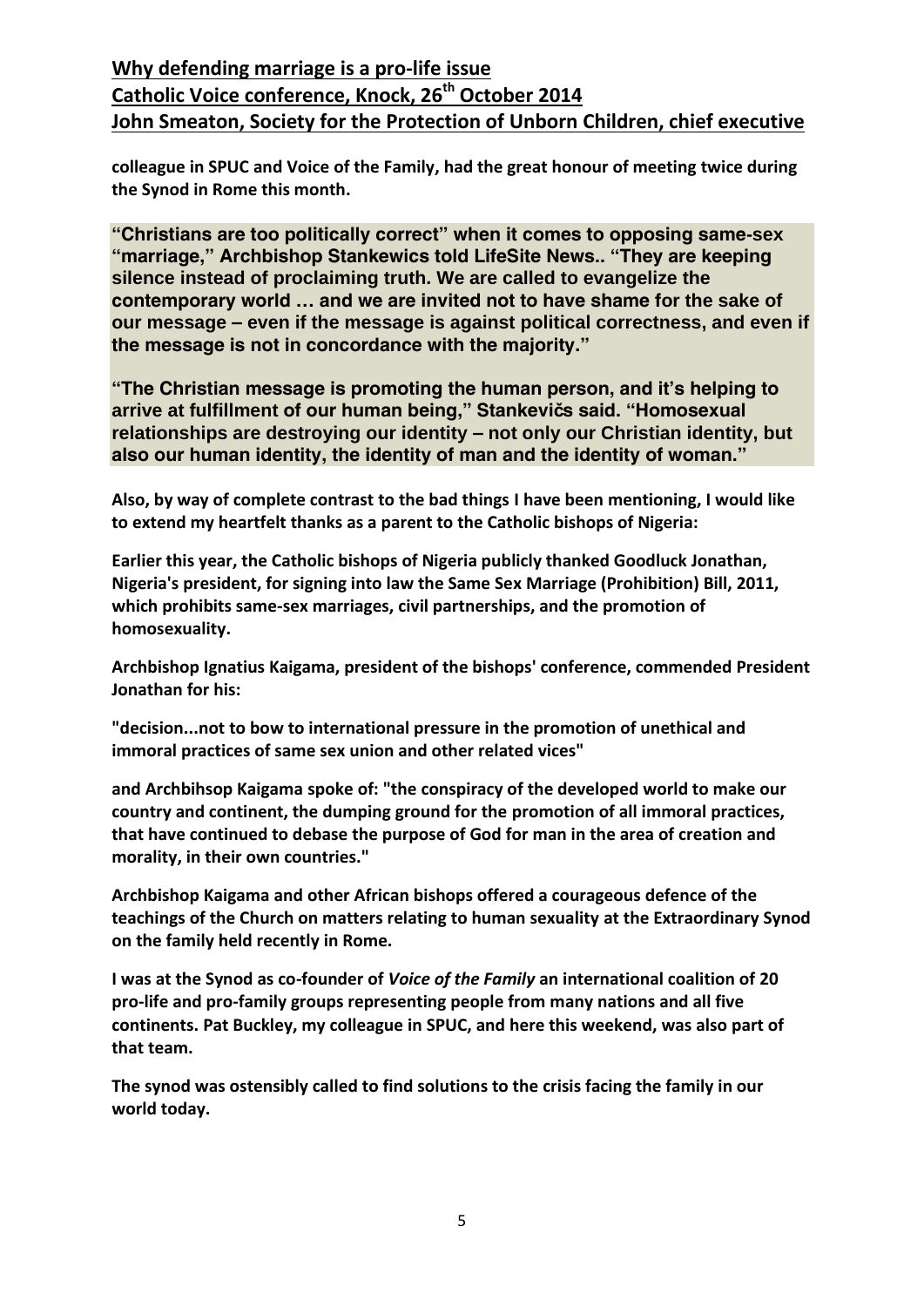**I must inform you, though I am sure many of you are already aware, that far from seeking solutions to the pressing problems facing our families, the synod's organizers are threatening to make the situation a good deal worse.**

**During the synod those of us who are faithful to Catholic teaching had to defend marriage from assaults coming from** *within the Church* **by a well organised, highly disciplined group of senior prelates who are determined to undermine her immutable teachings.**

**On Monday 13th October a scandalous document, containing very grave errors, was presented to the press, purporting to be an interim report reflecting the discussions of the synod fathers.**

**In fact the report represented the views of a small handpicked team appointed by Pope Francis to oversee the synod and it was vigorously opposed by many faithful bishops and Cardinals.**

**It is crucially important to get to grips with this document because it is nothing less than the manifesto of a group within the Church who wish to dismantle her entire edifice of teachings on human sexuality.**

**There are many serious problems with the document but I wish to focus on what I consider the two major threats to marriage contained within it.**

**The first assault on marriage was an attempt to change the teaching of the Church on the question of the admission of the divorced and 'remarried' to Holy Communion without amendment of life.** 

**The Church has clearly taught, since the beginning of her existence, that a sacramental marriage cannot be dissolved by any authority on earth.**

**Our Lord taught clearly:**

**"For this reason a man shall leave his father and mother and be joined to his wife, and the two shall become one flesh.' So they are no longer two but one flesh. What therefore God has joined together, let not man put asunder."**

**And he continued:**

**"Whoever divorces his wife and marries another, commits adultery against her; and if she divorces her husband and marries another, she commits adultery."**

**St Paul taught, in his first letter to the Corinthians:**

**"To the married I give charge, not I but the Lord, that the wife should not separate from her husband (but if she does, let her remain single or else be reconciled to her husband) -- and that the husband should not divorce his wife."**

**This teaching has been repeated unceasingly by the Church for twenty centuries.**

**So why is it now being challenged?**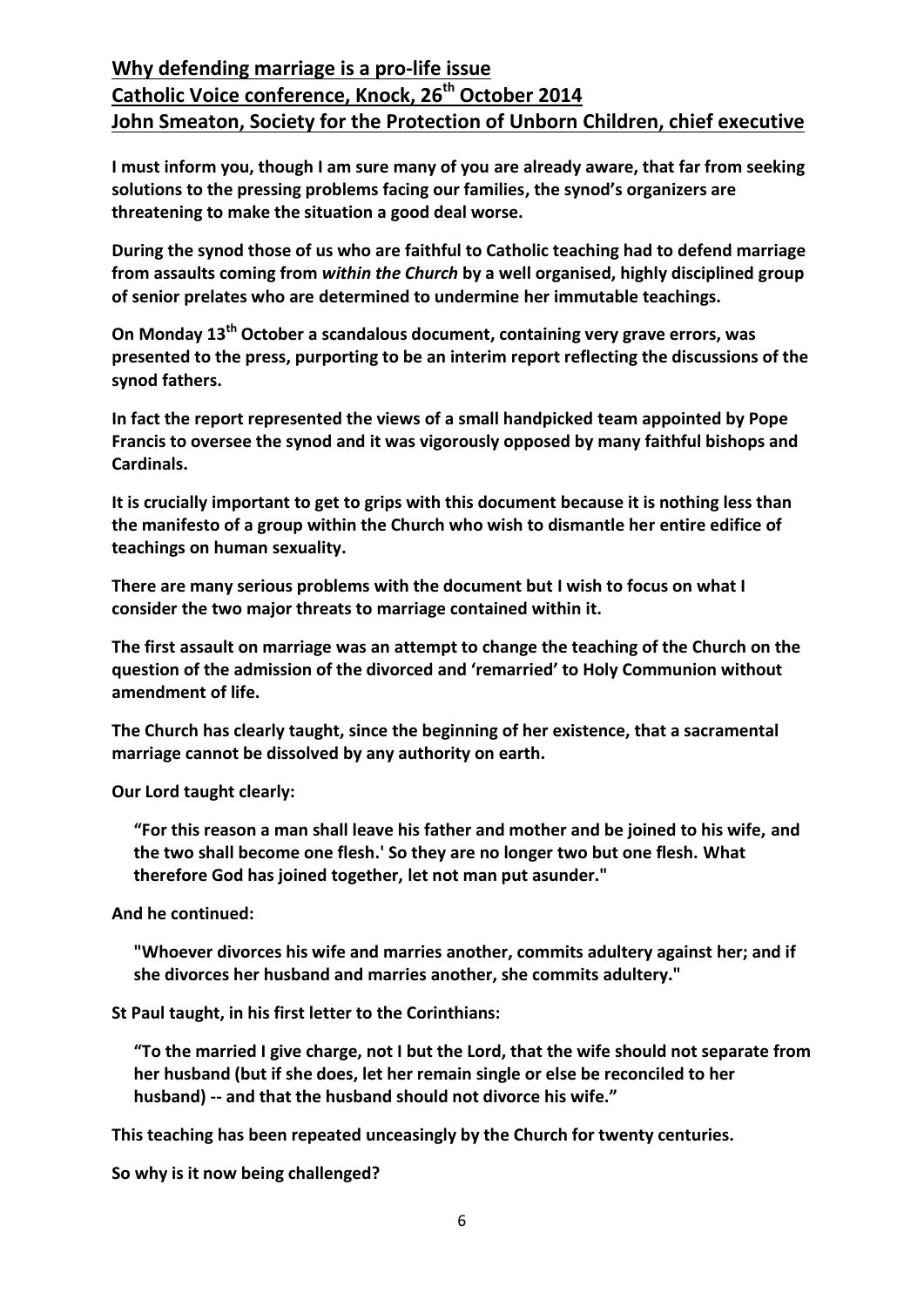**On February 20th this year, at the request of Pope Francis, Cardinal Walter Kasper addressed a Consistory of Cardinals held in Rome to discuss the planned Synod.** 

**In his speech he suggested that those divorced persons who were living in civil unions could nonetheless receive Holy Communion despite living in grave sin.**

**Between February and the Synod earlier this month Cardinal Kasper travelled the world giving lectures and interviews in which he pushed his ideas, often asserting that he had the Pope on his side.**

**Cardinal Kasper has been supported publicly by other prelates, such as Cardinal Marx, the Archbishop of Munich who has made the extraordinary, and utterly illogical, statement that the Church must change her teaching on this matter in order to regain credibility following the sex abuse scandals.**

**In response to this coordinated campaign by dissident prelates, a number of Cardinals faithful to the teaching of the Church got together to co-author a book refuting Cardinal Kasper's proposals step-by-step.**

**The book is entitled** *Remaining in the Truth of Christ: Marriage and Communion in the Catholic Church* **and I would give it my strong recommendation.**

**The five Cardinals who contributed to this project, Burke, Muller, Caffara, de Paolis and Brandmuller deserve the grateful thanks of all orthodox Catholics.**

**Let's now return to the interim report published on Monday 13th October.**

**This report reduced the permanent and unchanging teaching of the Church on the question of Holy Communion for those committing adultery to the status of mere "regulations" while raising the possibility that "partaking of the sacraments might occur were it preceded by a penitential pathway".**

**It continued that this would be "on a case-by-case basis, according to the law of gradualness, which takes into consideration the distinction between a state of sin, the state of grace and [...] extenuating circumstances."**

**Thus in one small paragraph the whole of the Church's beautiful teaching on the indissoluble nature of marriage is undermined.** 

**These are truly wicked and heretical proposals which, as Cardinal Raymond Burke so forcefully stated, cannot be assented to by any faithful shepherd of the flock.**

**At this point I want to speak about mercy and to introduce here the words of Cardinal Muller, the head of the Congregation for the Doctrine of the Faith, Pope Benedict's old job. This time last year, on 23rd October, 2013, he wrote an article for L'Osservatore Romano entitled: "TESTIMONY TO THE POWER OF GRACE: ON THE INDISSOLUBILITY OF MARRIAGE AND THE DEBATE CONCERNING THE CIVILLY REMARRIED AND THE SACRAMENTS". Cardinal Muller said: "A further case for the admission of remarried divorcees to the sacraments is argued in terms of mercy. Given that Jesus himself showed**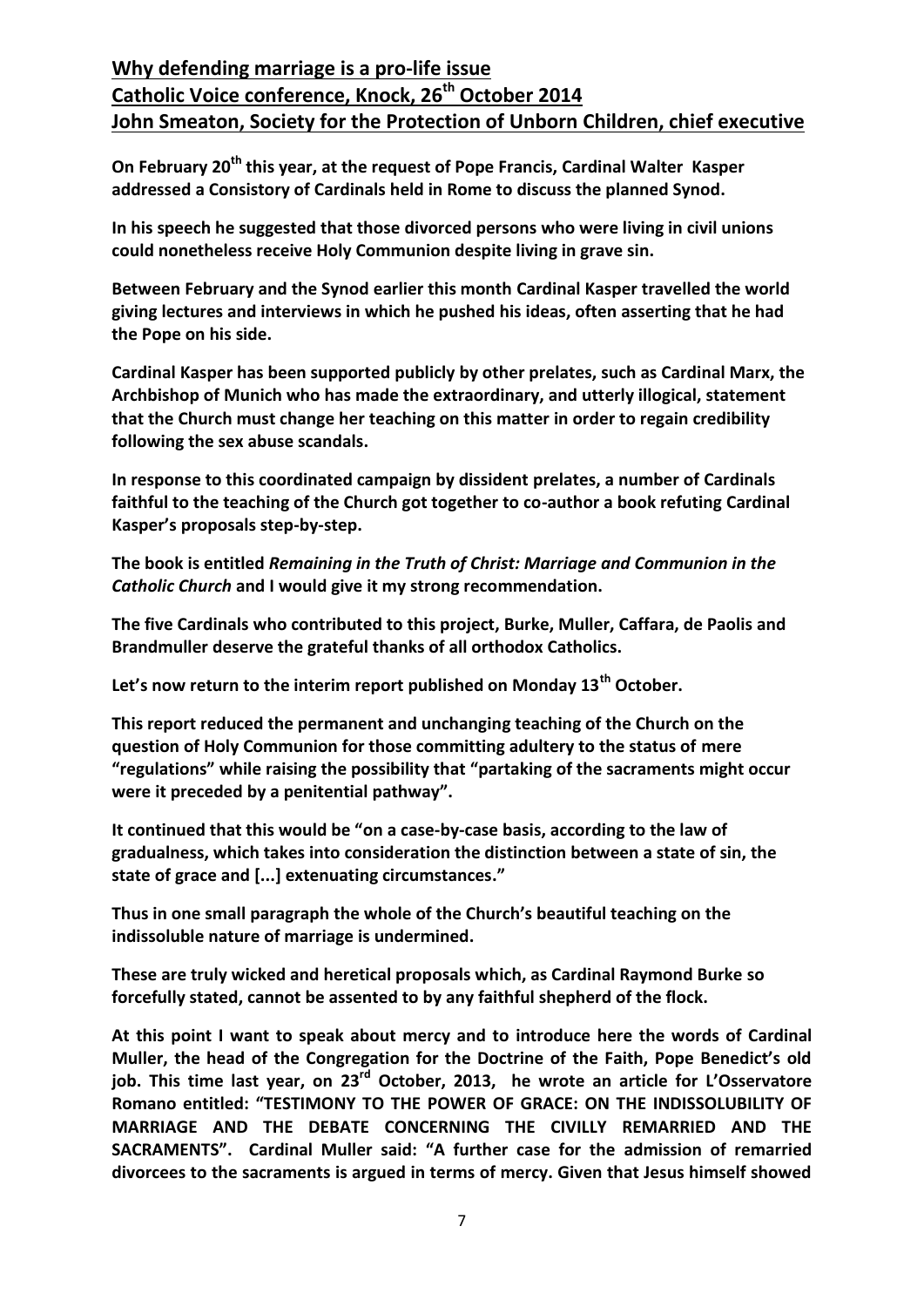**solidarity with the suffering and poured out his merciful love upon them, mercy is said to be a distinctive quality of true discipleship. This is correct, but it misses the mark when adopted as an argument in the field of sacramental theology. The entire sacramental economy is a work of divine mercy and it cannot simply be swept aside by an appeal to the same. An objectively false appeal to mercy also runs the risk of trivialising the image of God, by implying that God cannot do other than forgive. The mystery of God includes not only his mercy but also his holiness and his justice. If one were to suppress these characteristics of God and refuse to take sin seriously, ultimately it would not even be possible to bring God's mercy to man. Jesus encountered the adulteress with great compassion, but he said to her 'Go and do not sin again.' God's mercy does not dispense us from following his commandments or the rules of the Church. Rather it supplies us with the grace and strength needed to fulfil them, to pick ourselves up after a fall, and to live life in its fullness according to the image of our heavenly Father".**

**Before discussing the response of the orthodox synod fathers further, I wish briefly to consider a second serious assault on marriage which took place at the extraordinary synod.**

**The interim report contains shocking paragraphs on both cohabitation and homosexual unions which suggest that the Church should identify and affirm positive aspects of these gravely sinful relationships. At no point does the document make any reference to the sinful nature of these practices nor of the harm they cause to individuals and society.**

**The report stated, and I quote:**

**"A new element in today's pastoral activity is a sensitivity to the positive aspects of civilly celebrated marriages and, with obvious differences, cohabitation. While clearly presenting the ideal, the Church needs also to indicate the constructive elements in these situations which do not yet or no longer correspond to that ideal."**

**It continued, in a section entitled "T***he discernment of values present in wounded families and in irregular situations***",**

**"Some ask whether the sacramental fullness of marriage does not exclude the possibility of recognizing positive elements even in the imperfect forms that may be found outside this nuptial situation, which are in any case ordered in relation to it. The doctrine of levels of communion, formulated by Vatican Council II, confirms the vision of a structured way of participating in the** *Mysterium Ecclesiae* **by baptized persons."**

**There is obviously a great deal that could be said about such proposals, but I want to suggest just a few key points for your reflection.**

**It is the duty of the Church to lead people to life in Jesus Christ, to the true peace and happiness that is found in Him. This is not to be achieved by refusing to confront people with the reality of the situation in which they find themselves, as Cardinal Muller suggested in his article in Osservatore Romano. It is the duty of the Church to teach the truth in love, "in season and out of season."**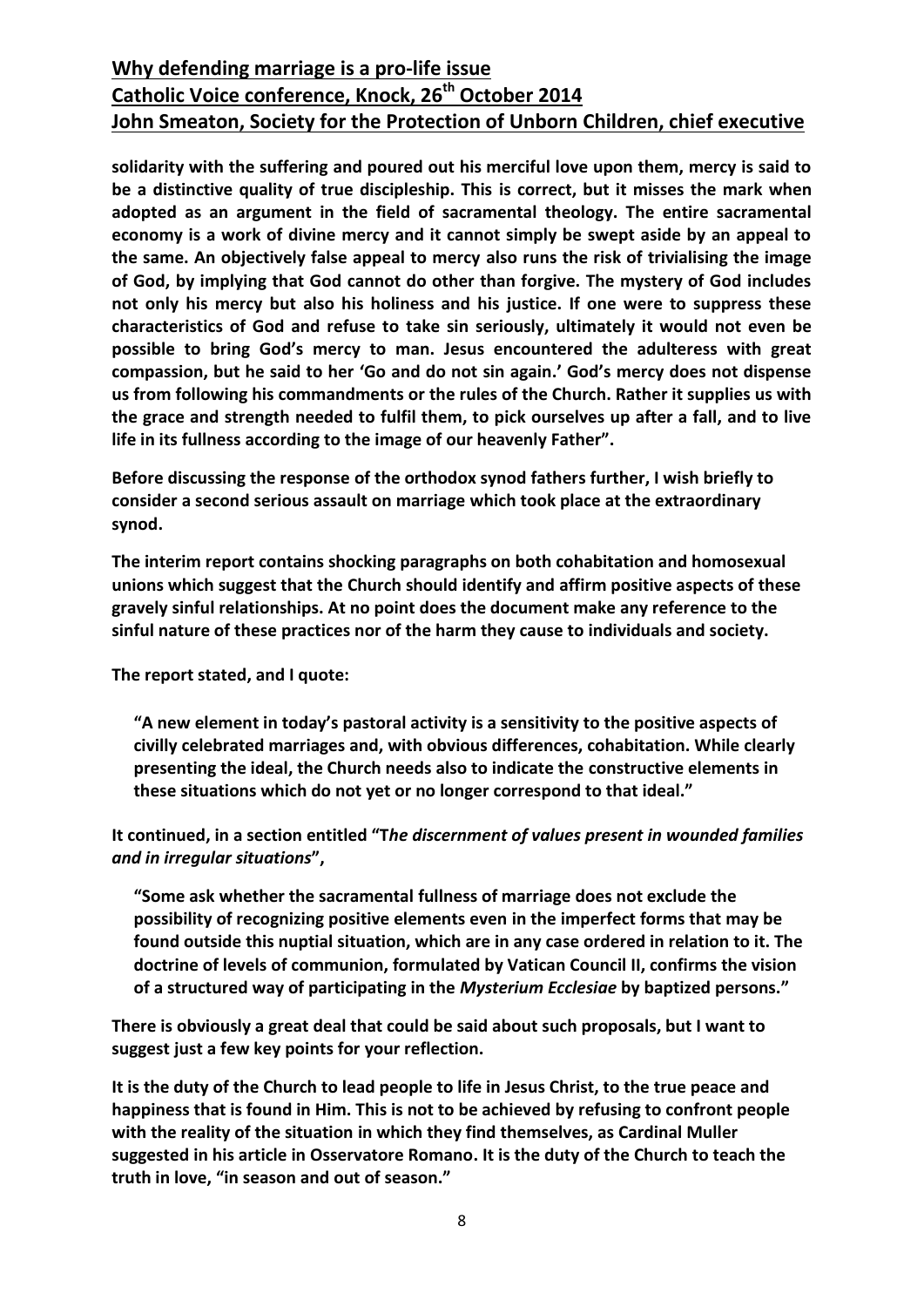**By focusing on the supposed positive aspects of objectively sinful unions we risk giving people a false understanding of their situation. We run the risk of giving them excuses not to change their lives or to feel that the Church in some way approves of their behaviour.**

**The document completely fails to draw the necessary distinctions between a valid natural marriage, a valid sacramental marriage, a relationship between two unmarried persons and a relationship between two persons, one or both of whom is married.**

**Through its confusing presentation it fails to make clear the fundamental difference between a true marriage, whether natural or sacramental, and sinful unions such as cohabitation and adultery.** 

**This is truly scandalous. And the chief victims of course are, as always, the children left fatherless or motherless or both as a result of this deliberate confusion about marriage, adultery, cohabitation, and so on.**

**The confusion at the Extraordinary Synod only deepens when we turn to the section dealing with homosexuality.**

**The document states:**

**"Homosexuals have gifts and qualities to offer to the Christian community. Are we capable of providing for these people, guaranteeing them a place of fellowship in our communities? Oftentimes, they want to encounter a Church which offers them a welcoming home. Are our communities capable of this, accepting and valuing their sexual orientation...?"**

#### **It continues:**

**"Without denying the moral problems connected to homosexual unions it has to be noted that there are cases in which mutual aid to the point of sacrifice constitutes a precious support in the life of the partners."**

**Once again, there is much that can be said.**

**Firstly, we should never tire of pointing to the value and dignity of every human being which resides in our creation in the image and likeness of God, and our possession of a rational soul capable of knowing and choosing the good.** 

**It is an offence against human dignity to say that the Church must accept and value a sexual orientation which the Catholic Church clearly teaches is "intrinsically disordered".**

**This is a false mercy, a false compassion, which shows no interest for the good of the individual, who is at risk of being confirmed in behaviour which the Catechism refers to as "great depravity."**

**Note well, there is nothing, absolutely nothing, in this entire section which indicates that homosexual acts are sinful.**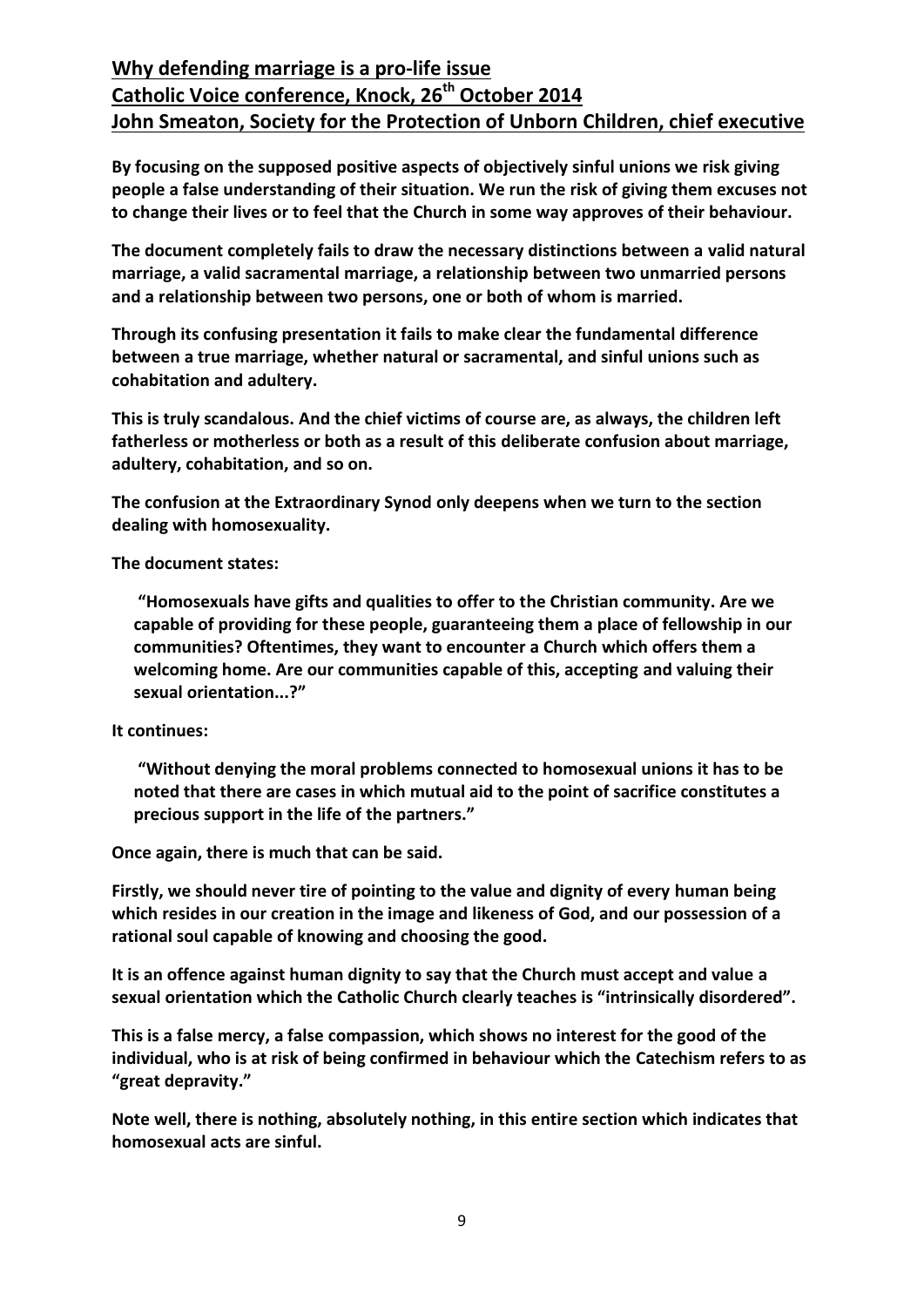**I repeat: this is false mercy, false compassion, and it is not offered because the authors generally care about those of homosexual orientation, or those who are divorced or remarried, but rather because they view both of these issues as a first step to destroying the whole edifice of Catholic teaching on matters of human sexuality.**

**Raymond Cardinal Burke, Prefect of the Apostolic Signatura and one of the greatest prolife leaders in the Church, stated that:**

**"You do not have to be a rocket scientist to see the approach at work, which is certainly**  *not of the Church***."**

**He went on:**

**"While the document in question purports to report only the discussion which took place among the Synod Fathers, it, in fact, advances positions which many Synod Fathers do not accept and, I would say, as faithful shepherds of the flock, cannot accept. Clearly, the response to the document in the discussion which immediately followed its presentation manifested that a great number of the Synod Fathers found it objectionable.**

**"The document lacks a solid foundation in the Sacred Scriptures and the Magisterium. In a matter on which the Church has a very rich and clear teaching, it gives the impression of inventing a totally new, what one Synod Father called "revolutionary,"teaching on marriage and the family."**

**It was precisely for these reasons, because the gravity of the threat was realised, that Cardinal after Cardinal, bishop after bishop came out strongly against the document.** 

**However it was not only the document that they protested against but the consistent manipulation of the bishops by the organisers of the synod and the censorship and distortion that they were subjected to by the Vatican press office.**

**On the morning of Thursday 16th October Rome witnessed truly historic scenes.**

**For three days the synod fathers had been working to correct the scandalous document of Monday 13th October. On Thursday morning they presented their final reports in the expectation that these would be made public, as they had been at previous synods.** 

**The whole world would then know that the interim document did not represent their views and the final drafting committee would have no choice but to extensively amend the text.** 

**However Cardinal Lorenzo Baldisseri announced that these texts, like their speeches in the synod, would be kept secret.**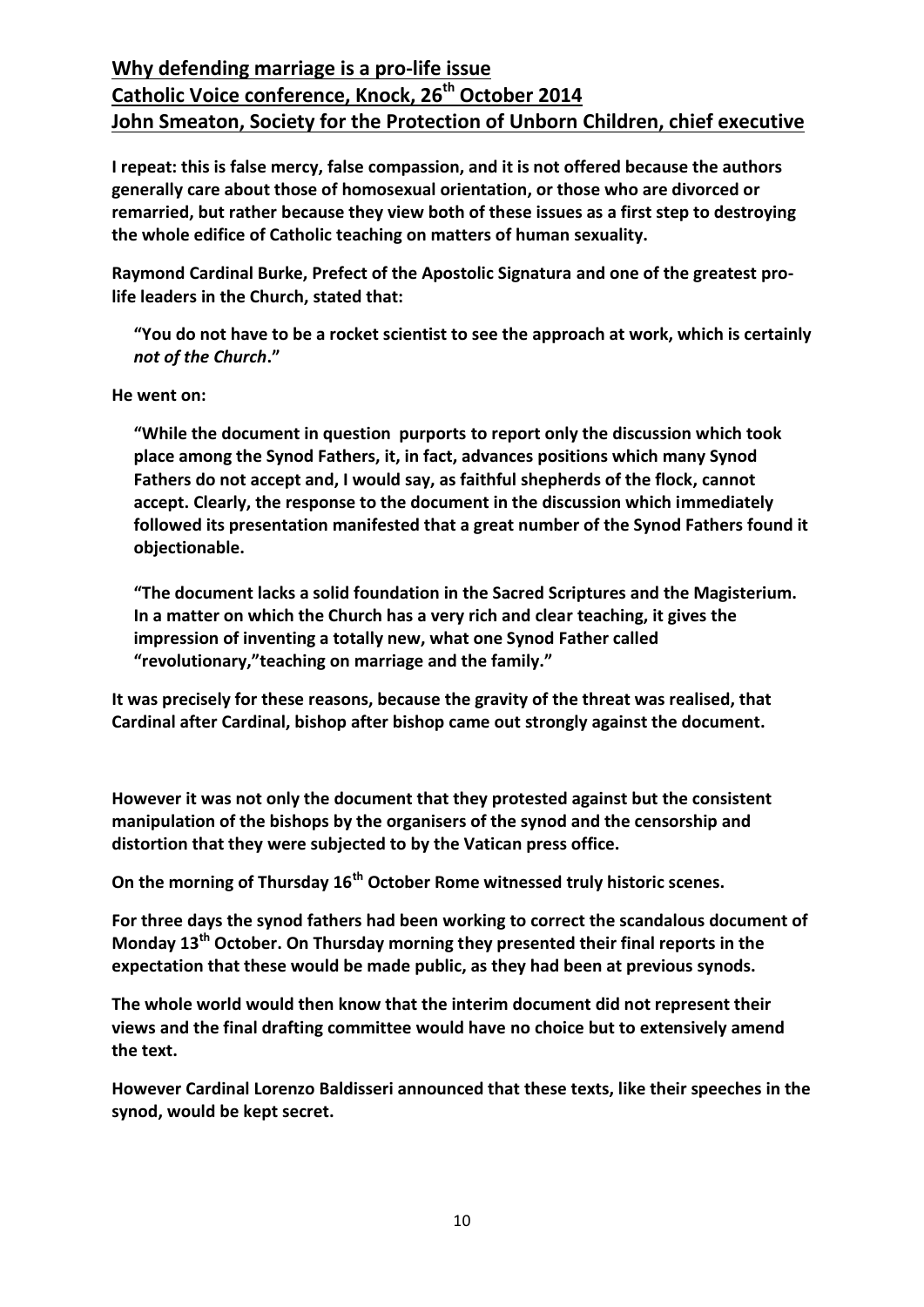**This meant that the Vatican press office would once again be able to deceive the media about what had taken place and that the final drafting committee could once again produce a report that did not faithfully take into account the synod fathers' views.**

**This decision prompted an extraordinary scene in the synod hall as bishop after bishop rose to their feet to demand the publication of the reports and to condemn the manipulation of the synod. Accounts suggest that after around 15 minutes Pope Francis relented and gave permission for the reports to be published.**

**I would like to share with you the words of some of these true pastors because they can express far better than I the fury that all true Catholics will feel at seeing bishops manipulated and Catholic doctrine abused.**

**After these dramatic events Cardinal Pell, Prefect of the Congregation for the Economy, made a public statement in which he said, that the report:**

**"didn't represent accurately the feelings of the Synod fathers and it was "tendentious and skewed"**

**"A major absence" he said "was scriptural teaching. A major absence was the treatment of the Church tradition. It was as though there was an idealized vision of every imperfect situation."**

**Cardinal Pell continued:**

**"One father said to me... that he wouldn't want his young adult children to read it because they'd be confused."** 

**Isn't that revealing statement? Catholic fathers feel a need to protect their children from the documents being produced by the current authorities in Rome!**

**Cardinal Wilfred Napier, Archbishop of Durban in South Africa, said that the document put the synod fathers in "a position that is virtually irredeemable."**

**He said "The message has gone out: This is what the synod is saying, this is what the Catholic church is saying,"**

**"And it's not what we're saying at all, No matter how we try correcting that ... there's no way of retrieving it."**

**Cardinal Burke spoke against the manipulation in even stronger terms:**

**"I wholeheartedly agree with what Cardinal George Pell and Cardinal Wilfrid Fox Napier have stated regarding the manipulation of the Synod Fathers by means of the** *Relatio post disceptationem***. It is clear that whoever wrote the** *Relatio* **has an agenda and simply used the authority of a solemn meeting of Cardinals and Bishops to advance his agenda without respect for the discussion which took place during the first week of the Synod.**

**"The fact that none of the interventions of the Synod Fathers were permitted to be**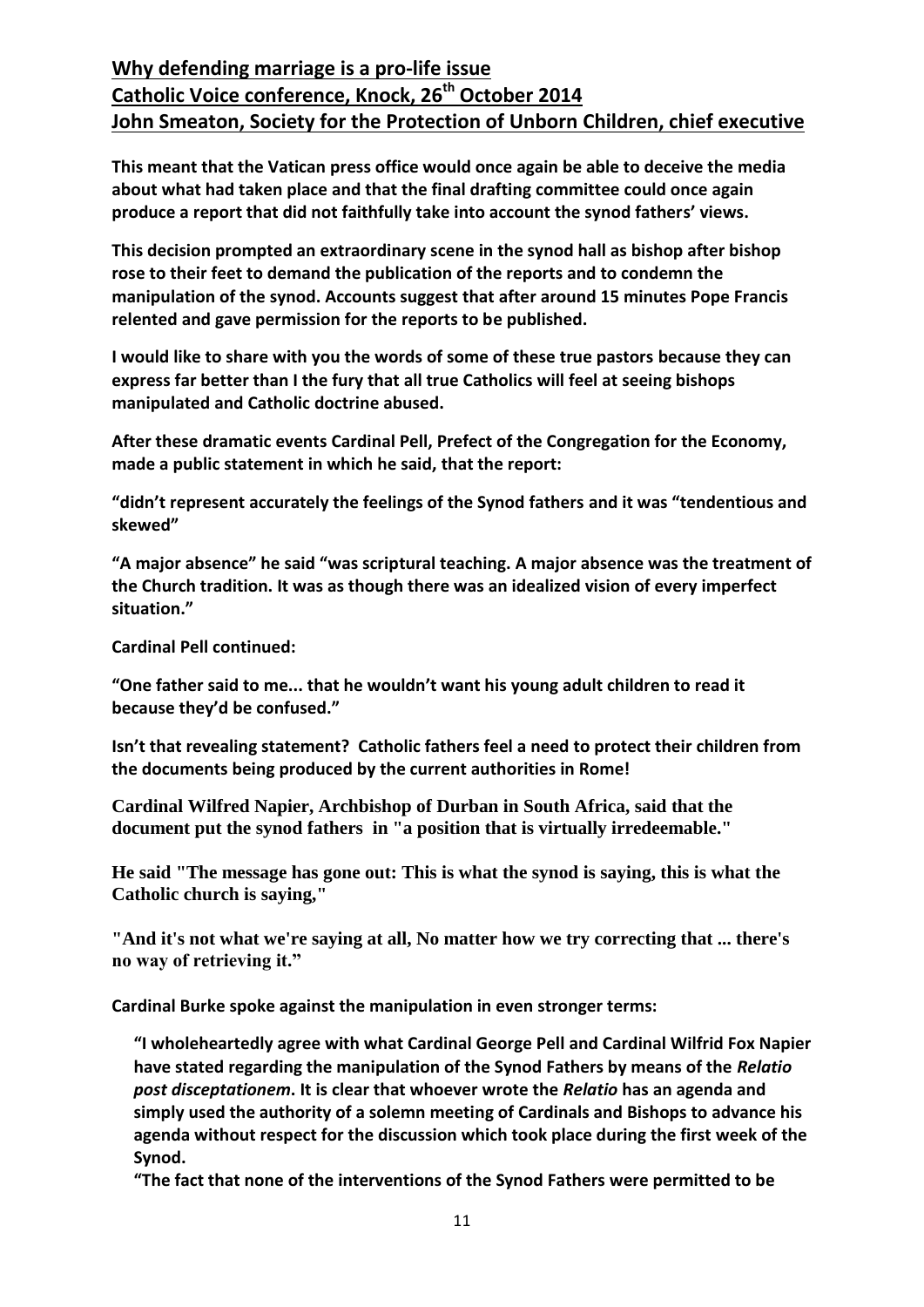**published and that their content was filtered through the daily briefings organized by Father Lombardi facilitated the manipulation."**

**Despite such protests the manipulation continued to the very end of the synod.**

**A final report was produced and presented to the synod fathers on Saturday 18th October. This document was in many respects a significant improvement though still gravely flawed. It was presented to vote and three paragraphs, dealing with Holy Communion for the divorced and remarried, failed to obtain the necessary two-thirds majority.**

**Astonishingly it was immediately announced by the Vatican that they would be included in the document anyway.**

**Imagine for a moment amendments to a law being rejected by a national parliament and the government including them anyway?**

**Imagine the outcry such an outrage would occasion.**

**And yet that is what is happening in our Church today.** 

**A decision has been made to assault Catholic doctrine and those responsible are determined not to let anyone, even Princes of the Church and Successors of the Apostles, get in their way.**

**The leaders of that faction are quite clear that they will continue the struggle at the Ordinary Synod next year, and beyond.**

**Faced with such a threat, to our faith, to our families, and to our children, what can we do?**

**In the first place we must follow the call made by the brave Archbishop of Riga, Arcbishop Stankevics, to give ourselves over to prayer. We must pray unceasingly for the Pope, for the Bishops, and for all clergy, religious and laity that we may remain firm in our profession of the gospel.**

**"But though we," says St. Paul, "or an angel from heaven preach a gospel to you other than that which we have preached to you, let him be anathema" (Gal. 1:8).**

**Archbishop Stankevics suggested in particular that we ask for the intercession of the Holy Souls.**

**Secondly, we must remember that we, the lay faithful, have both the right and the duty to make known to our pastors our views about the crisis which has engulfed the Church.** 

**We have a right and a duty to require from our clergy unwavering obedience to the natural law and the teaching of the Catholic Church.**

**The Code of Canon Law clearly upholds this right and duty:**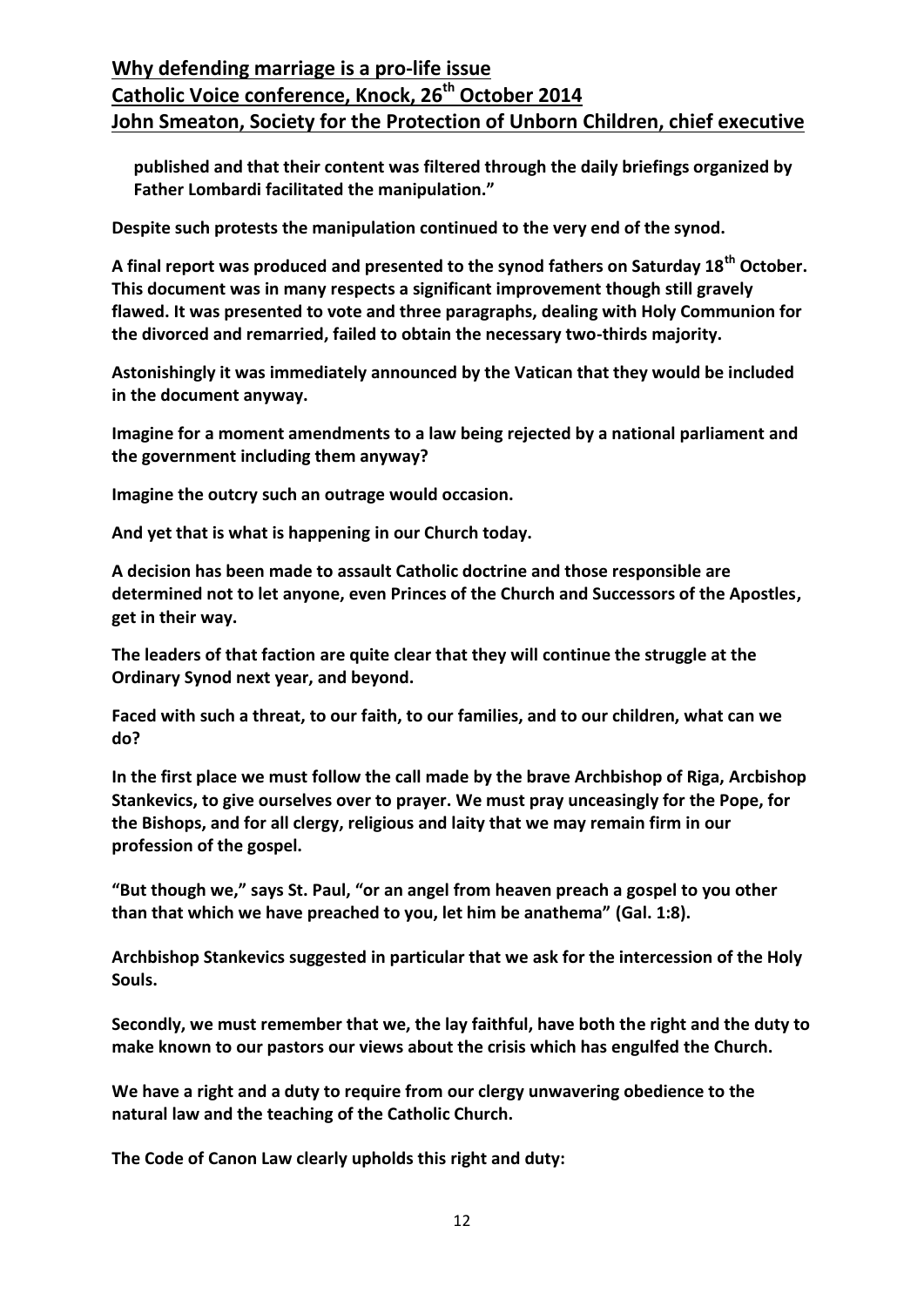**Can. 211 states that "All the Christian faithful have the duty and right to work so that the divine message of salvation more and more reaches all people in every age and in every land."**

**This is followed by Can. 212 which, among other things, states**

**"The Christian faithful are free to make known to the pastors of the Church their needs, especially spiritual ones, and their desires.**

**"According to the knowledge, competence, and prestige which they possess, they have the right and even at times the duty to manifest to the sacred pastors their opinion on matters which pertain to the good of the Church and to make their opinion known to the rest of the Christian faithful, without prejudice to the integrity of faith and morals, with reverence toward their pastors, and attentive to common advantage and the dignity of persons."**

**Finally, Can. 213 says "The Christian faithful have the right to receive assistance from the sacred pastors out of the spiritual goods of the Church, especially the word of God and the sacraments."**

**Finally of course we must strive to remain faithful in our own lives and try to lead our families, and all those we come into contact with, to Jesus Christ.**

**As we have learned at this conference, it is only through holiness in our own lives that we can hope to draw our family members, our parish communities, our church leaders and the whole social and political community to respect for life, for the truth about marriage and human sexuality, and true reverence for God and God's laws.**

**But holiness includes urgent action: urgent action, in particular, to uphold parents as the primary educators of their children. The truth about parents is a truth which, the Society for the Protection of Unborn Children has found, really does echo in the hearts of women and men of all faiths and none. Muslim parents, and parents of no faith at all, have flocked to meetings organized by SPUC – appalled at their children being taught about same-sex marriage, and appalled at their children as young as 7 being shown pornographic cartoon films, including in Catholic primary schools, of a naked couple engaging in sexual intercourse in various positions. Parents must fight back, parents are fighting back against school authorities, political authorities, and church authorities who insist on programmes designed to corrupt their children.**

**Tomorrow, here in Knock, leaders of various groups, including thank God the magnificent organizers of this conference Catholic Voice, are meeting together to plan seminars for parents around Ireland based on the universal truths which brought together 20 pro-life and pro-family groups in Rome these past few weeks as** *Voice of the Family***. The universal truths are these:**